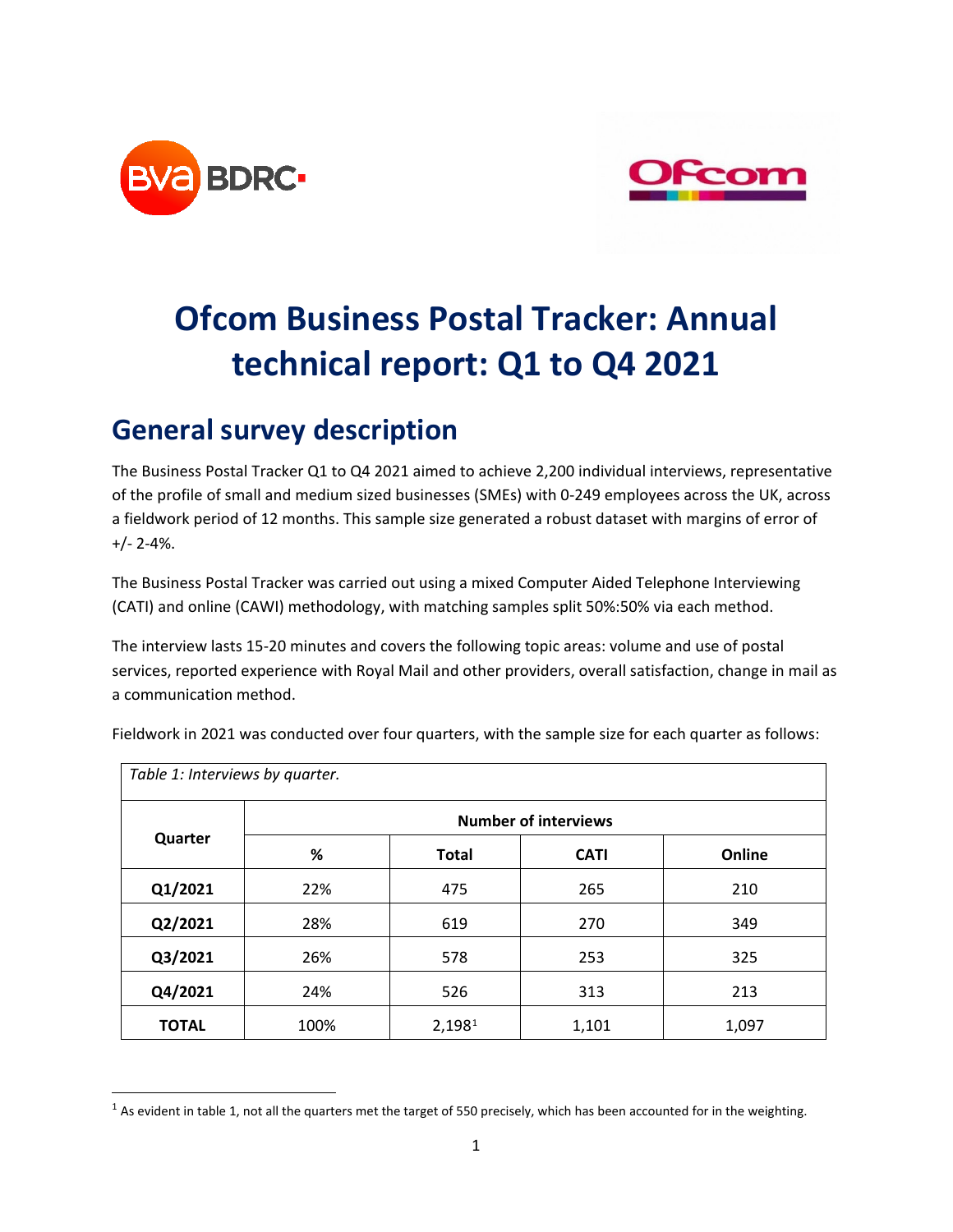# **Survey objectives**

The research aims to measure the use of postal services amongst businesses in the UK.

Specific objectives are:

- To provide time-trend data that enables Ofcom to monitor these measures over time
- To provide robust data suitable for publication
- To provide data to inform Ofcom analysis, reports and decisions
- To provide analysis by population sub-groups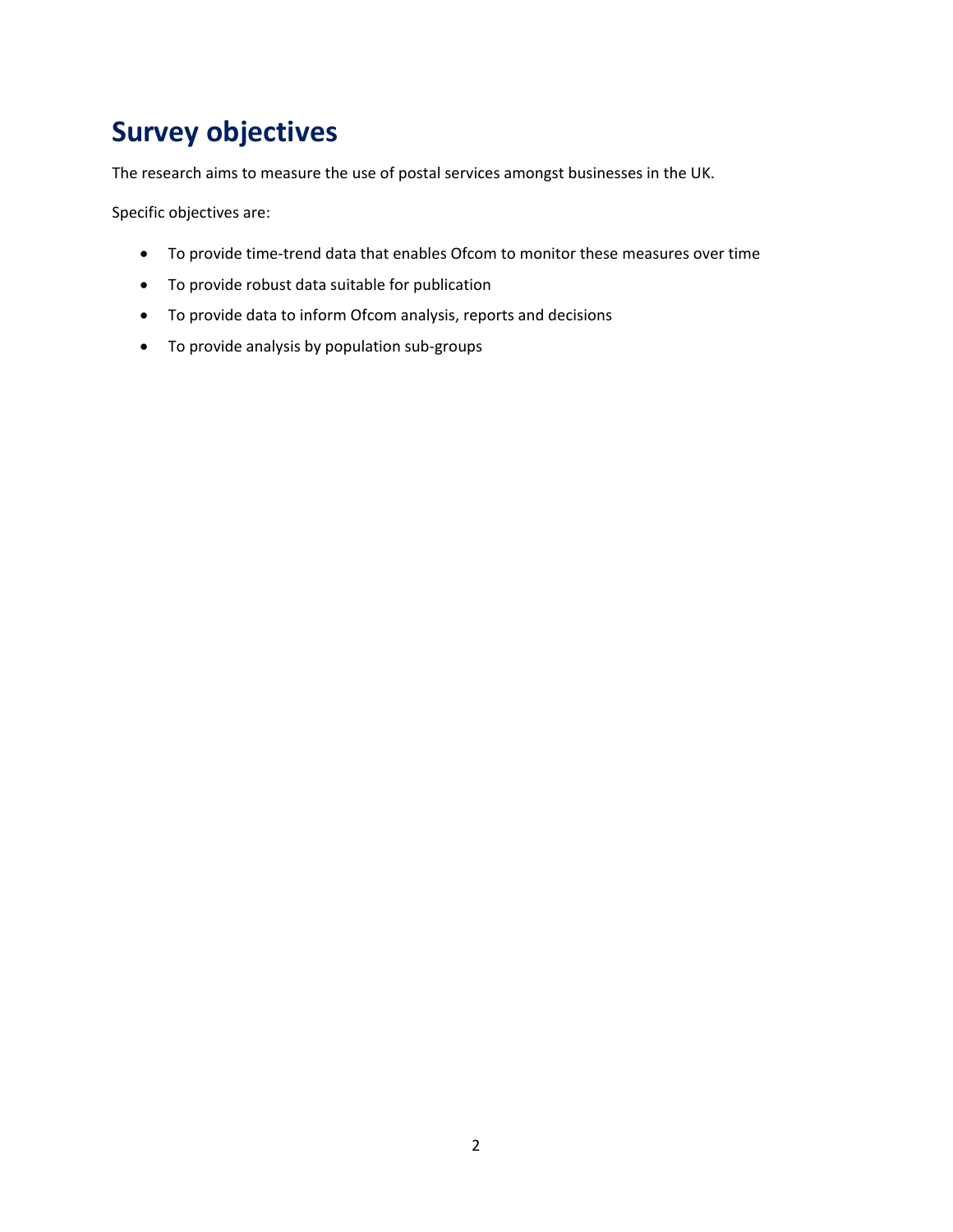# **Sampling approach and quotas**

Considering the profile of businesses in the UK as defined by number of employees (business size), it is heavily skewed towards smaller businesses. If the final interview numbers were allowed to reflect this population it would not be possible to undertake robust analysis with organisations of 10 employees or more. For this reason, quotas were set in order to achieve a sufficient number of responses across all business sizes and weighting factors calculated to account for this sample design.

The SME market of businesses with 0-249 employees is dominated by those with just the owner as the only employee, with around three quarters of businesses with 0-249 employees being zero employee businesses. The quota profile ensures the sample reflects the make-up of the UK SME market without requiring massive upweighting of the zero employee businesses.

Table 2 details the business profile used, as well as the corresponding quotas set to achieve sufficient numbers in each business size band for analysis, and the resultant implied weight factor for this profile.

| Table 2: Yearly quota targets: number of employees |           |       |                                                                   |                   |                |  |  |
|----------------------------------------------------|-----------|-------|-------------------------------------------------------------------|-------------------|----------------|--|--|
| <b>Business Size</b>                               | N         | %     | <b>Natural interview</b><br>distribution from<br>a sample of 2200 | <b>Quotas Set</b> | Implied weight |  |  |
| 0                                                  | 4,278,225 | 75.59 | 1663                                                              | 880               | 1.89           |  |  |
| $1 - 4$                                            | 880,305   | 15.55 | 342                                                               | 440               | 0.78           |  |  |
| $5-9$                                              | 256,985   | 4.54  | 100                                                               | 220               | 0.45           |  |  |
| $10 - 19$                                          | 137,420   | 2.43  | 53                                                                | 220               | 0.24           |  |  |
| 20-99                                              | 95,225    | 1.68  | 37                                                                | 220               | 0.17           |  |  |
| 100-249                                            | 11,840    | 0.21  | 5                                                                 | 220               | 0.02           |  |  |
| <b>Total</b>                                       | 5,660,000 | 100   | 2200                                                              | 2200              |                |  |  |

Additional sample structure objectives have been set to ensure robust sample sizes annually for each English region, a robust sample size every six months for the three nations other than England, and a robust sample size annually for rural (and urban) businesses in each of the four nations.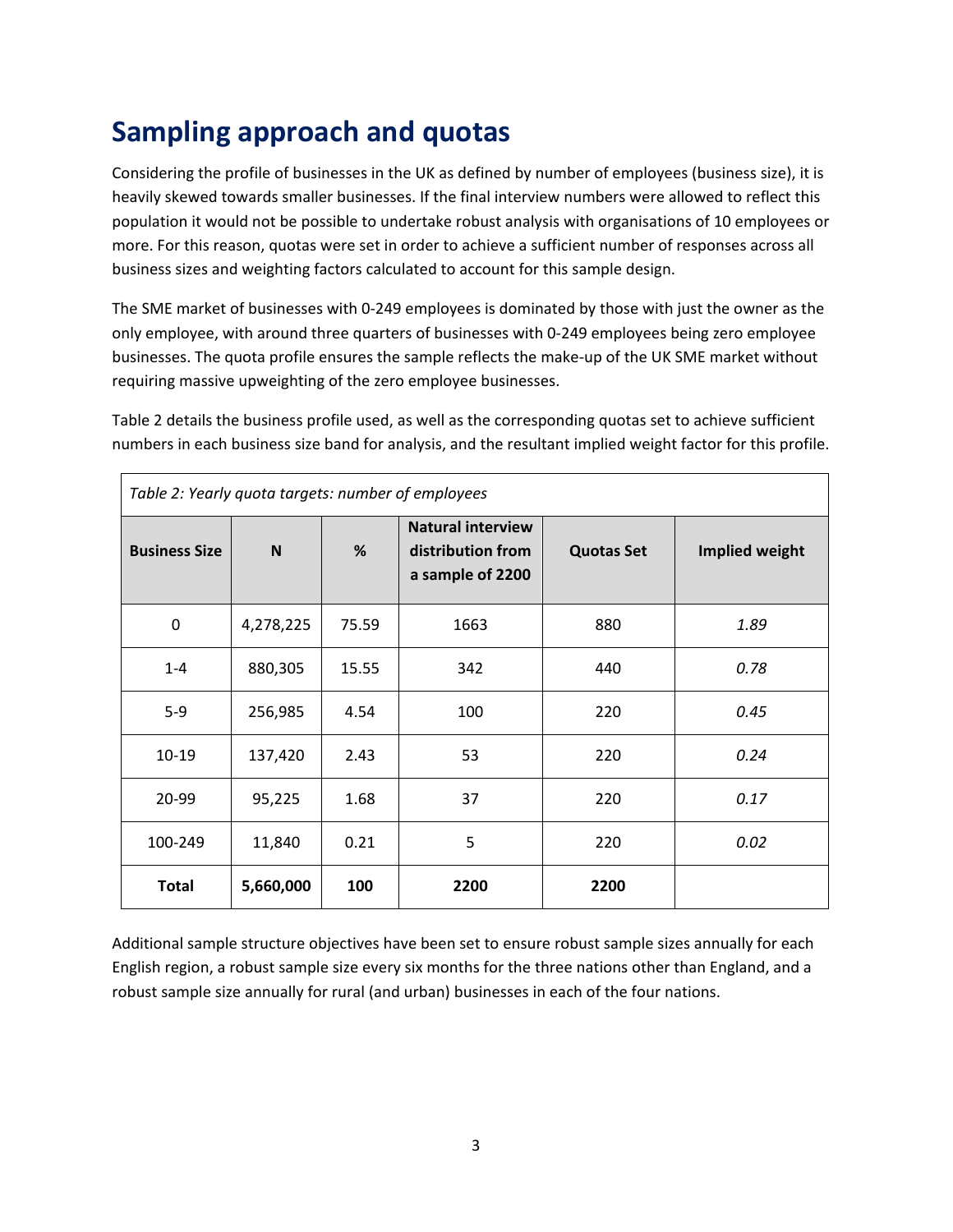As table 3 indicates, sufficient numbers would not be generated from the natural distribution to meet all of these objectives, therefore quotas were set in order to achieve them, allowing for some decrease in effective sample size due to weighting. The ultimate quotas and implied weights are detailed in the same table below.

| Table 3: Yearly quota targets: region and nation |           |       |                                                                   |                   |                       |  |  |  |
|--------------------------------------------------|-----------|-------|-------------------------------------------------------------------|-------------------|-----------------------|--|--|--|
| Region/<br><b>Nation</b>                         | N         | %     | <b>Natural interview</b><br>distribution from<br>a sample of 2200 | <b>Quotas Set</b> | <b>Implied weight</b> |  |  |  |
| England                                          | 5,004,775 | 88.31 | 1413                                                              | 1150              | 1.23                  |  |  |  |
| North East                                       | 162,755   | 2.87  | 46                                                                | 110               | 0.42                  |  |  |  |
| North West                                       | 544,765   | 9.61  | 154                                                               | 120               | 1.28                  |  |  |  |
| Yorkshire and<br>the Humber                      | 400,650   | 7.07  | 114                                                               | 120               | 0.95                  |  |  |  |
| East<br>Midlands                                 | 367,725   | 6.49  | 104                                                               | 120               | 0.87                  |  |  |  |
| West<br><b>Midlands</b>                          | 448,155   | 7.91  | 126                                                               | 120               | 1.05                  |  |  |  |
| East of<br>England                               | 564,775   | 9.97  | 160                                                               | 120               | 1.33                  |  |  |  |
| London                                           | 1,096,095 | 19.34 | 309                                                               | 160               | 1.93                  |  |  |  |
| South East                                       | 873,595   | 15.41 | 246                                                               | 160               | 1.54                  |  |  |  |
| South West                                       | 546,255   | 9.64  | 154                                                               | 120               | 1.28                  |  |  |  |
| Wales                                            | 198,635   | 3.50  | 56                                                                | 350               | 0.16                  |  |  |  |
| Scotland                                         | 331,365   | 5.85  | 94                                                                | 350               | 0.27                  |  |  |  |
| Northern<br>Ireland                              | 132,730   | 2.34  | 37                                                                | 350               | 0.11                  |  |  |  |

Using the quotas indicated above, quarterly targets were calculated for Q1 to Q4 2021, divided equally between the CATI and CAWI data collection methods.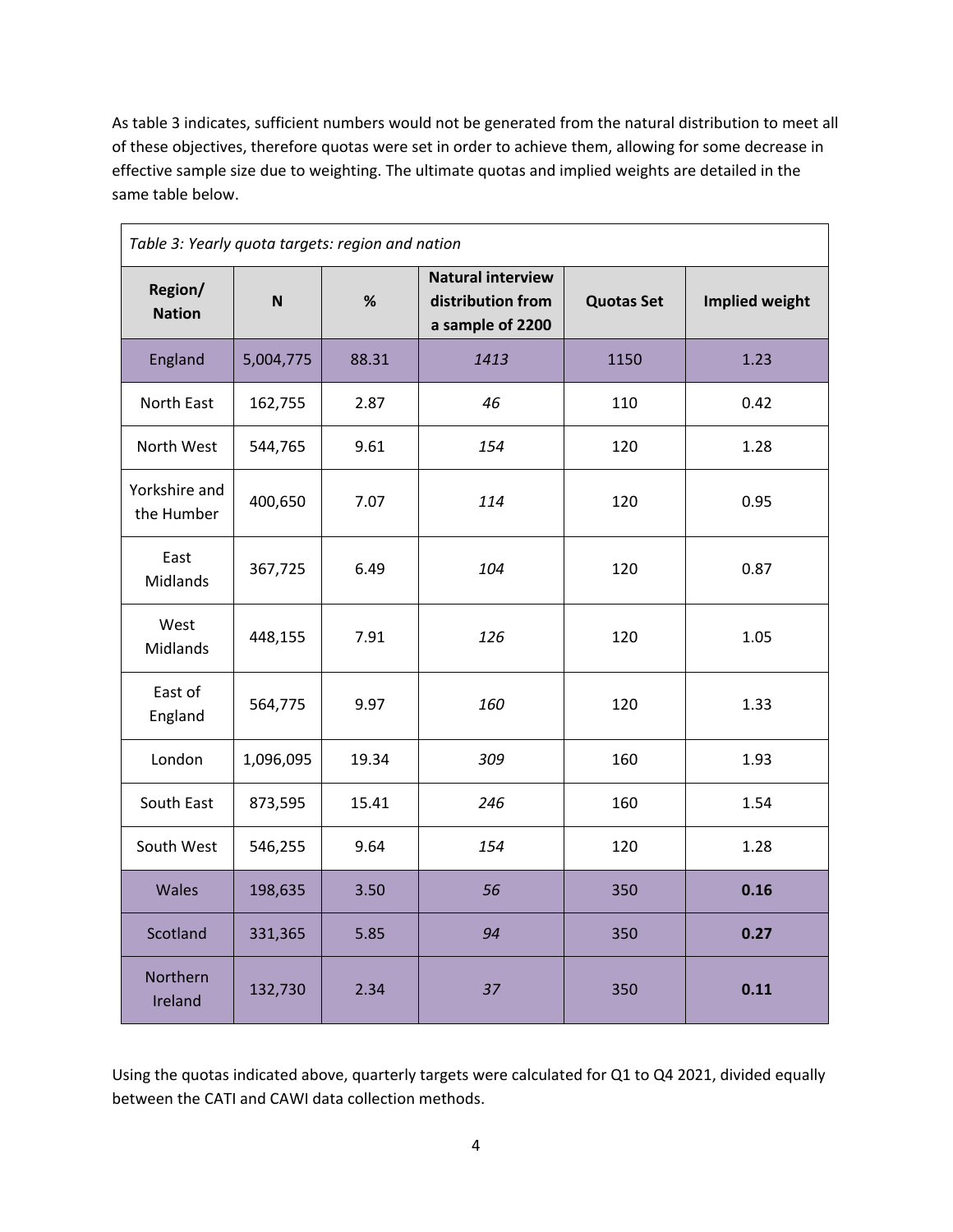Further controls were placed on the sample to ensure that a mixture of businesses from urban and rural locations are included in the final sample. Business postcode addresses selected for potential inclusion in the survey were classified into urban and rural strata based on the classifications shown in table 4 below. The categories have been devised by the survey sample and statistics provider *UK Geographics*. Population data from UK Census 2011 were overlaid onto the *UK Geographics* categories to provide population distribution estimates by postcode. For the purposes of the Business Postal Tracker, urban regions were considered to be those in categories A-E, while rural locations were defined by categories F-G.

| Table 4: ONS urbanity definitions |                                                |                     |                                      |  |  |  |  |
|-----------------------------------|------------------------------------------------|---------------------|--------------------------------------|--|--|--|--|
| Category                          | <b>Description</b>                             | <b>Population</b>   | Incidence $(% \mathbb{R}^2)$ (% 16+) |  |  |  |  |
| A                                 | Large City                                     | 500,000+            | 14.71                                |  |  |  |  |
| B                                 | Smaller city or large town                     | $100,000 - 500,000$ | 19.81                                |  |  |  |  |
| C                                 | Medium town                                    | $15,000 - 100,000$  | 32.12                                |  |  |  |  |
| D                                 | Small town (within 10 miles of A, B or C)      | $2,000 - 15,000$    | 17.38                                |  |  |  |  |
| E                                 | Small town (more than 10 miles of A, B or C)   | $2,000 - 15,000$    | 1.85                                 |  |  |  |  |
| F                                 | Rural area (within 10 miles of A, B or C)      | $500 - 2,000$       | 11.70                                |  |  |  |  |
| G                                 | Rural area (more than 10 miles from A, B or C) | $500 - 2,000$       | 2.42                                 |  |  |  |  |

Urbanity was taken into account in the selection of the final sample and used to set quotas on location to ensure a spread of urban and rural locations was interviewed<sup>[2](#page-4-0)</sup>.

In order to achieve the required number of final interviews sample was provided by an approved supplier in a minimum 10-to-1 ratio.

<span id="page-4-0"></span><sup>&</sup>lt;sup>2</sup> Soft targets were set on urbanity to allow a robust comparison, 75% urban and 25% rural.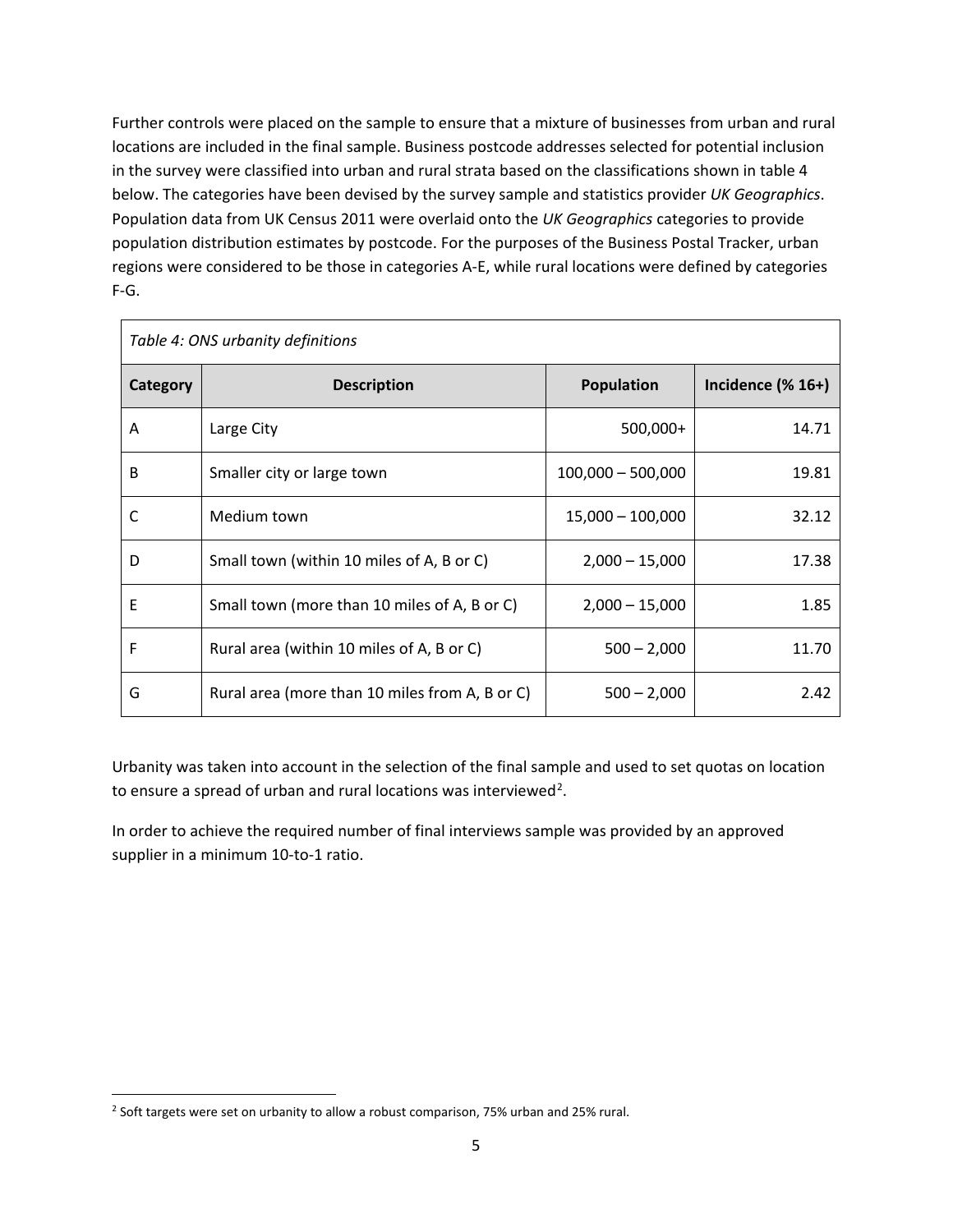### **Selection of respondents and fieldwork procedure**

As the content of the questionnaire asks respondents to estimate the volume of post mailed and the value of contracts with postal service providers, a screening process was undertaken at the start of interviews to ensure that respondents could provide valid responses.

For CATI interviews, after dialling the telephone number for the business indicated on the sample, interviewers were directed to ask those answering if they were able to answer questions about their organisation's mailing processes, volume for the postal items sent from the UK from sites for which the business is responsible and spend on mail services. If the initial contact indicated that they were not able to do this, they were asked to pass the call over to someone who was able to answer the questions.

At the start of both CATI and CAWI interviews all respondents must answer several screening questions to demonstrate their eligibility for interview.

During fieldwork, interviews were carried out in strict accordance with the guidelines given to interviewers and according to the Market Research Society (MRS) codes and guidelines, and fieldwork quality control was equally performed in accordance with MRS guidelines. Monitoring the quality of CATI interviews included the witnessing by a supervisor of at least 15% of each of the interviewers' work.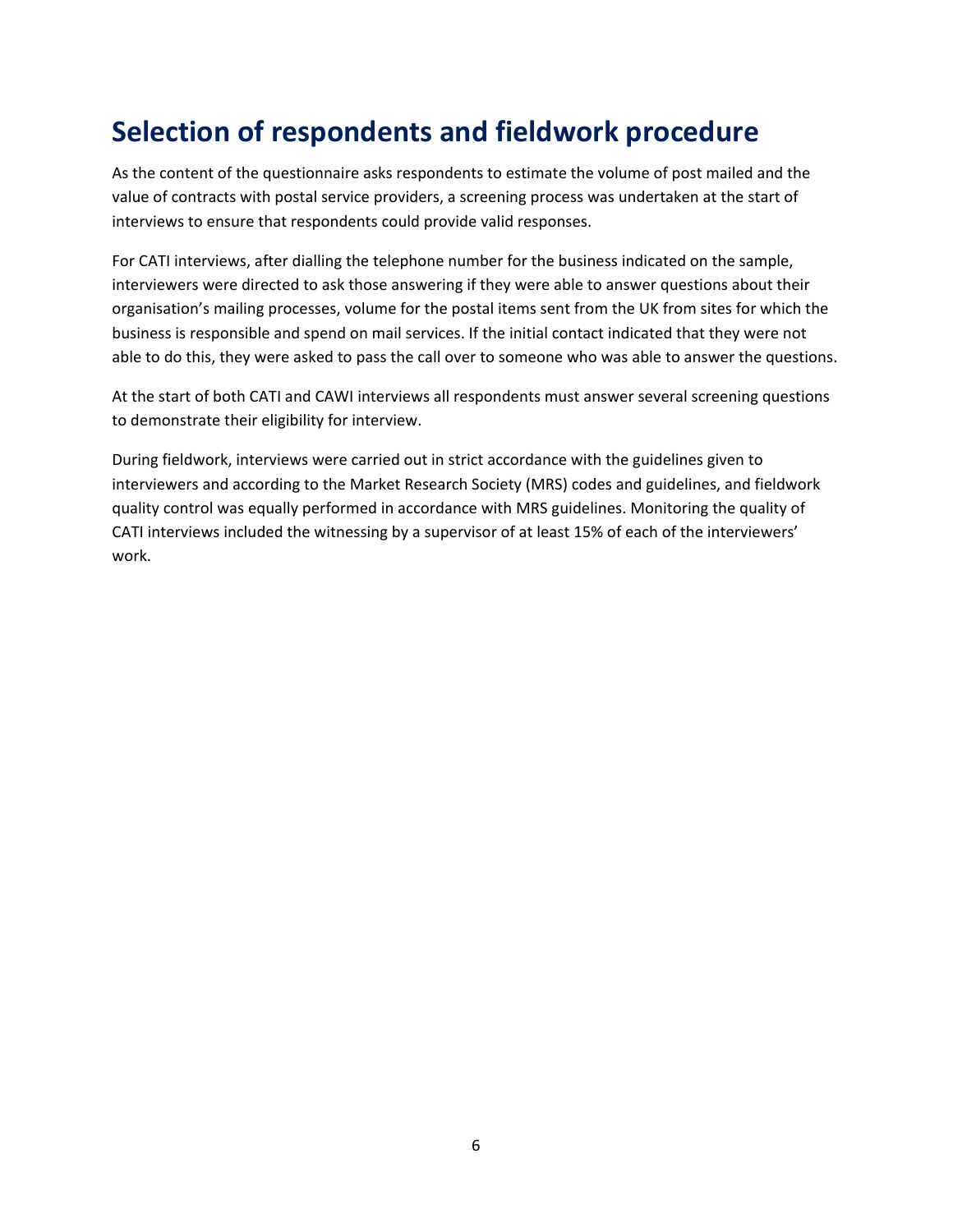# **Profile of achieved sample**

 $\blacksquare$ 

At the completion of fieldwork, 2,198 individual interviews were achieved. These are broken down by region and business size in table 5.

As is evident in table 5, the unweighted sample achieved under-represents smaller businesses and overrepresents larger businesses. In addition, while quotas were set in line with tables 2 and 3, some quotas were relaxed to ensure that the overall target number of interviews could be achieved. Weighting factors described below were calculated at the data-processing stage in order to make adjustments to the dataset.

٦

| Table 5: Achieved unweighted sample by region and business size |              |                               |                      |      |       |      |              |      |
|-----------------------------------------------------------------|--------------|-------------------------------|----------------------|------|-------|------|--------------|------|
|                                                                 |              | <b>Region -</b><br>aggregated | <b>Business size</b> |      |       |      | <b>Total</b> |      |
| <b>Region</b>                                                   | $\mathsf{N}$ |                               | $0 - 9$              |      | $10+$ |      |              |      |
|                                                                 |              |                               | N                    | %    | N     | %    | N            | %    |
| East of England                                                 | 131          |                               |                      |      |       |      |              |      |
| <b>East Midlands</b>                                            | 127          | Midlands                      | 265                  | 12.1 | 110   | 5.0  | 375          | 17.1 |
| <b>West Midlands</b>                                            | 117          |                               |                      |      |       |      |              |      |
| Greater London                                                  | 185          |                               |                      |      |       |      |              |      |
| South East                                                      | 174          | South                         | 325                  | 14.8 | 156   | 7.1  | 481          | 21.9 |
| South West                                                      | 122          |                               |                      |      |       |      |              |      |
| Yorkshire and the Humber                                        | 114          |                               |                      |      |       |      |              |      |
| North East                                                      | 82           | North                         | 224                  | 10.2 | 100   | 4.5  | 324          | 14.7 |
| North West                                                      | 128          |                               |                      |      |       |      |              |      |
| Scotland                                                        | 347          | Scotland,                     |                      |      |       |      |              |      |
| Wales                                                           | 348          | Wales and<br>Northern         | 723                  | 32.9 | 295   | 13.4 | 1018         | 46.3 |
| Northern Ireland                                                | 323          | Ireland                       |                      |      |       |      |              |      |
| <b>Total</b>                                                    | 2198         |                               | 1537                 | 69.9 | 661   | 30.1 | 2198         | 100  |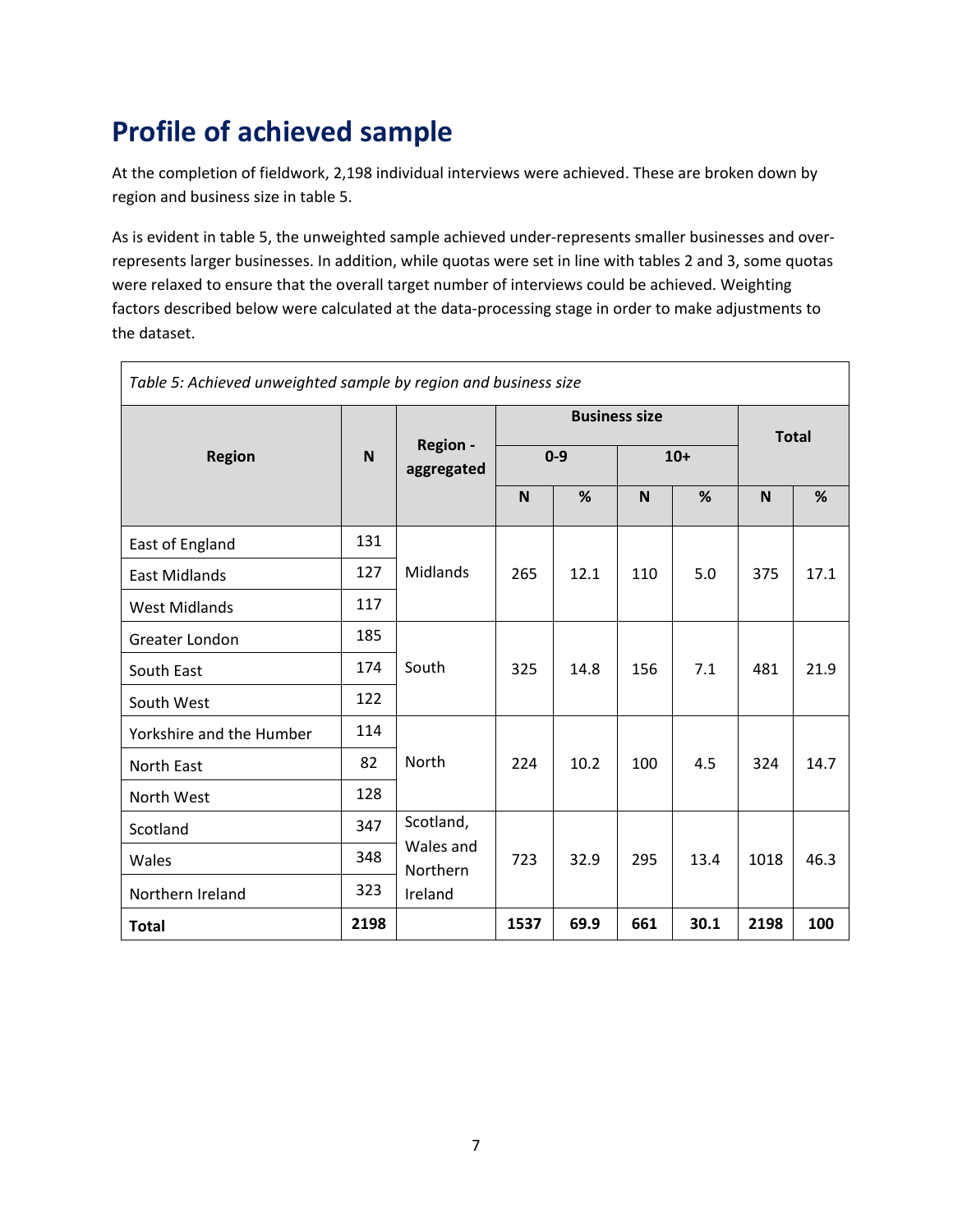The questionnaire used during interviews with businesses also contained some profiling information in order to check that the achieved sample contained a spread of different types of businesses and to ensure that no other factors were influencing results unduly. No firm quotas were set on these factors however.

Interviews were achieved across a range of industry (as indicated in the chart below) and in terms of the personnel with whom interviews were undertaken, the majority were divided between those working in senior management/owners and office administration/management. The majority of interviews (89%) were undertaken at head offices and 98% of those interviewed have an internet connection in the office in which they are based.



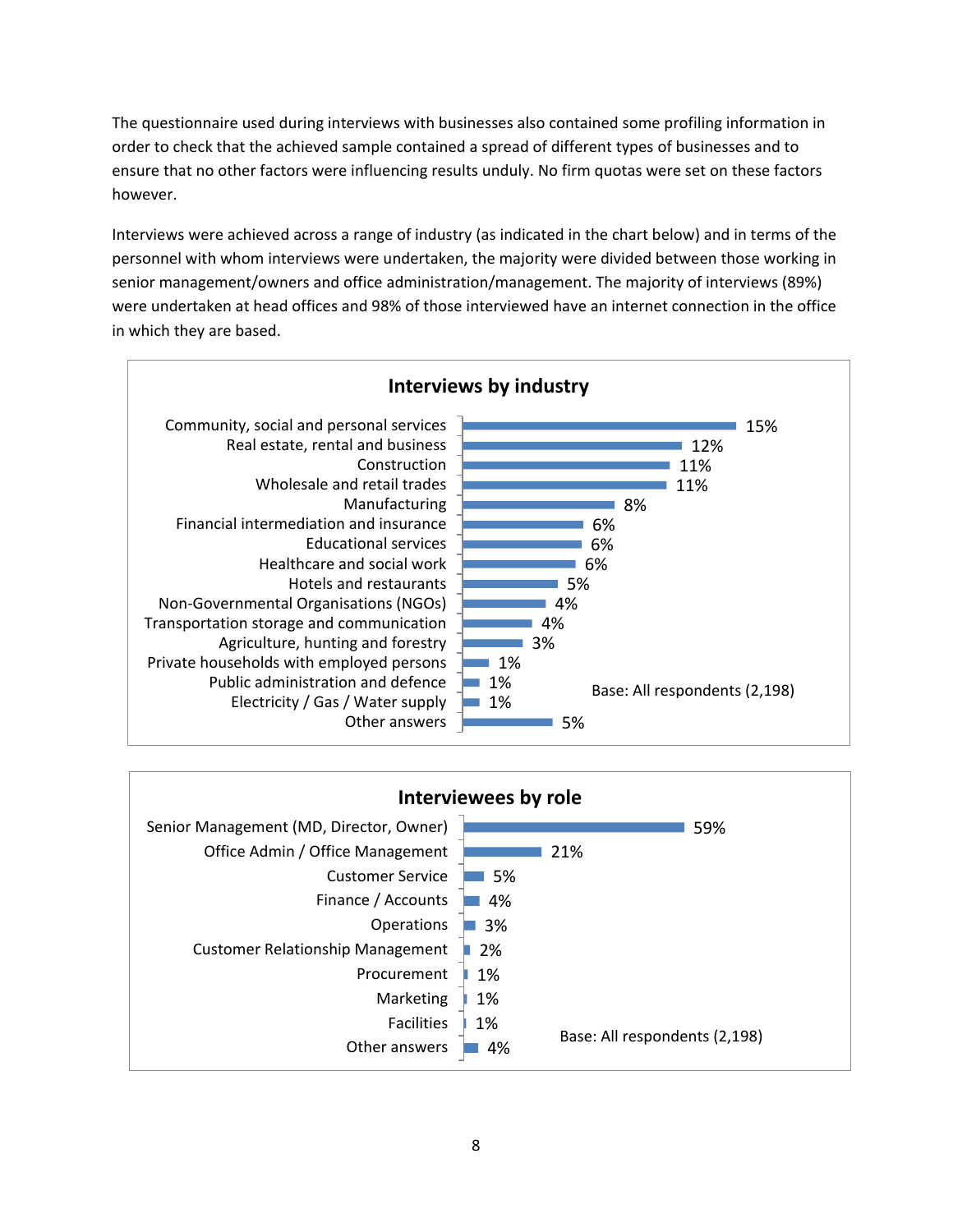# **Sample efficiency and weighting**

Weights were applied to each quarter's data independently in order that final aggregated data is representative of the population of UK businesses, whilst allowing for quarterly analysis.

It was considered whether any mode adjustments would be appropriate to address differences between methods. Analysis was done at the data processing stage to assess this and it was determined not to be required, therefore data for the two collection modes has been combined as it fell out naturally.

As detailed in the sampling approach, larger companies were deliberately over-sampled to allow robust reporting by size, thus the weighting scheme has been designed to correct for this so that overall results reflect the correct profile of UK businesses.

The profile of businesses in the UK against that of the achieved sample and the associated weighting factors are presented in table 6 below.

| Table 6: Profile of businesses for weighting |                           |                |                        |      |           |  |  |
|----------------------------------------------|---------------------------|----------------|------------------------|------|-----------|--|--|
|                                              | <b>Population Profile</b> |                | <b>Achieved Sample</b> |      | Weighting |  |  |
|                                              | N                         | %              | N                      | %    | factor    |  |  |
| <b>Business Size</b>                         |                           |                |                        |      |           |  |  |
| $0 - 1$                                      | 4,409,140                 | 77.9           | 1,095                  | 49.8 | 1.65      |  |  |
| $2 - 9$                                      | 996,160                   | 17.6           | 442                    | 20.1 | 0.83      |  |  |
| 10-49                                        | 215,080                   | 3.8            | 359                    | 16.3 | 0.24      |  |  |
| 50-99                                        | 25,470                    | 0.45           | 79                     | 3.6  | 0.12      |  |  |
| 100-249                                      | 14,150                    | 0.25           | 223                    | 10.1 | 0.02      |  |  |
| <b>Region &amp; Nation</b>                   |                           |                |                        |      |           |  |  |
| North                                        | 1,108,170                 | 20             | 324                    | 14.7 | 1.31      |  |  |
| Midlands                                     | 1,380,655                 | 24             | 375                    | 17.1 | 1.60      |  |  |
| South                                        | 2,515,945                 | 44             | 481                    | 21.9 | 2.49      |  |  |
| Wales                                        | 198,635                   | $\overline{4}$ | 348                    | 15.8 | 0.25      |  |  |
| Scotland                                     | 331,365                   | 6              | 347                    | 15.8 | 0.31      |  |  |
| Northern Ireland                             | 132,730                   | $\overline{2}$ | 323                    | 14.7 | 0.12      |  |  |
| <b>Macro Industry</b>                        |                           |                |                        |      |           |  |  |
| Agriculture, Manufacturing &                 |                           | 25             | 528                    | 24.0 | 0.97      |  |  |
| Construction                                 |                           |                |                        |      |           |  |  |
| Retail/Distribution/                         |                           | 21             | 322                    | 11.8 | 1.15      |  |  |
| Communication                                |                           |                |                        |      |           |  |  |
| Hospitality/ Financial/ and Non-             |                           | 54             | 1,348                  | 63.5 | 0.97      |  |  |
| financial                                    |                           |                |                        |      |           |  |  |
| <b>Urbanity</b>                              |                           |                |                        |      |           |  |  |
| England - Urban                              |                           | 84             | 963                    | 81.6 | 1.07      |  |  |
| England - Rural                              |                           | 16             | 217                    | 18.4 | 0.75      |  |  |
| Wales - Urban                                |                           | 75             | 267                    | 76.7 | 1.22      |  |  |
| Wales - Rural                                |                           | 25             | 81                     | 23.3 | 0.65      |  |  |
| Scotland - Urban                             |                           | 82             | 283                    | 81.6 | 1.50      |  |  |